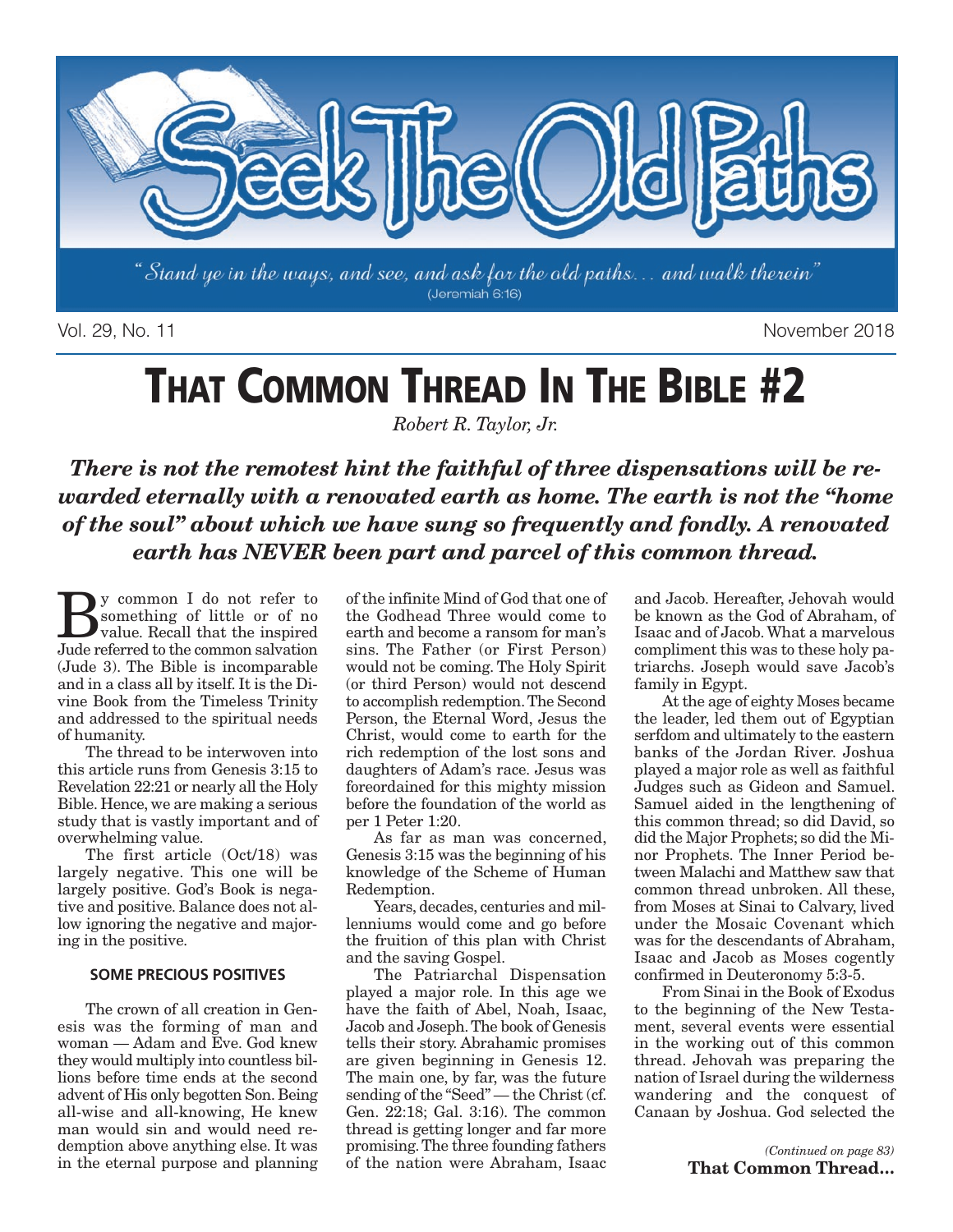

### *Please, please brethren, renewed earth brethren, I beg you, don't resist the truth. Love the truth and embrace it.*

arnings about "adding to" and "taking from" God's Word are found throughout the Bible. They are found near its beginning (Deut. 4:2), in its middle (Prov. 30:6) and at its end (Rev. 22:18-19; cf. Acts 5:29). See also Deut. 12:32; 5:32; 17:20; Josh. 1:7; Exodus 7:2; 40:16; Lev. 10:1; 18:4; Eccl. 3:14). *"Will ye speak wickedly for God? and talk deceitfully for him"* (Job 13:7)? What does the Bible say on this vital subject?

The brethren in Galatia were told by the apostle Paul, *"I marvel that ye are so soon removed from him that called you into the grace of Christ unto another gospel: Which is not another; but there be some that trouble you, and would pervert the gospel of Christ. But though we, or an angel from heaven, preach any other gospel unto you than that which we have preached unto you, let him be accursed"* (Gal. 1:6-9).

A renewed and renovated earth doctrine is another Gospel. It's not the same Gospel we read about in the Bible. Stephen spoke to those who were resisting the way of God (Acts 7:51). Paul also wrote of those who resist the truth (2 Tim. 3:8). Peter said, *"We ought to obey God rather than men"* (Acts 5:29). Please, please brethren, renewed earth brethren, I beg you, don't resist the truth. Love the truth and embrace it (cf. Zech. 8:19). It's tragic indeed, but so many don't love the truth (2 Thess. 2:10).

**The Lord's kingdom is not OF this world nor FROM this world.** It's not an earthly, physical, tangible kingdom. It can't be seen with human eyes. Jesus said to Pilate, *"...my king dom is not of this world: if my kingdom were of this world, then would my servants fight, that I should not be* *delivered to the Jews: but now is my kingdom not from hence"* (John 18:36). Notice what Jesus said. His kingdom is not OF this world. This world is earthly, physical. If His kingdom were of this world (a fleshly, physical kingdom), then His servants would fight to prevent Him from being delivered to the Jews. Isn't that simple? One has to have help to misunderstand that.

Before Pentecost, the apostles had an earthly misconception of the kingdom. Just before Jesus ascended up into heaven they asked Him, *"Lord, wilt thou at this time restore again the kingdom to Israel"* (Acts 1:6)? They thought the kingdom would be a military, political kingdom where Jesus would conquer the Romans and restore Palestine to its former glory that existed during the days of king David of a thousand years before. If the renewed earth doctrine is correct, the Lord truly missed a great opportunity on this occasion to point it out to the apostles and the whole world. But, the Lord's kingdom is not earthly, it's spiritual.

In Luke 17:20-21 Jesus said, *"...The kingdom of God cometh not with observation: Neither shall they say, Lo here! or, lo there! for, behold, the kingdom of God is within you."* The Lord's kingdom is not something that can be seen or observed with human eyes. It's not physical, material, tangible. You can't point to it and say "there it is."

In Romans 14:17 Paul wrote, *"...the king dom of God is not meat and drink; but righteousness, and peace, and joy in the Holy Ghost."* It's not subject to physical things. Food and drink are physical. The Lord's kingdom is spiritual.

John 6:15, *"When Jesus therefore*

*perceived that they would come and take him by force to make him a king, he departed again into a mountain him self alone."* Here's another missed opportunity for Jesus to take advantage of the moment if His kingdom were of the earth. But He did not.

Colossians 1:13, *"Who hath deliver ed us from the power of darkness, and hath translated us into the kingdom of his dear Son."* Those who become Christians are rescued, removed, turned away from spiritual darkness and made new creatures in Christ. That's spiritual, not physical.

Jesus tells Nicodemus, *"Except a man be born again, he cannot see the kingdom of God"* (John 3:3). Nicodemus misunder stood and asked how he could enter into his mother's womb a second time and be born. However, Jesus was speaking of a "spiritual birth," not a physical birth. Human eyes can't see into the spiritual realm, but our spiritual eyes can. I see that spiritual realm, don't you? I can see it because that is what is described for us in the Scriptures. We see it by faith. And remember, *"...faith cometh by hearing, and hearing by the word of God"* (Rom. 10:17). Remember, whatsoever is not of faith is sin (Rom. 14:23).

Man can't prevent the success of God's plan. God watches over His word to perform it (Jer. 1:12). The Lord's kingdom is not earthy. Those who believe heaven will be on earth at the Lord's second coming completely ignore what Jesus said. It doesn't fit their contrived imagination so they conveniently twist it around to suit their own doctrine. Otherwise, they would have to give it up. Remember, our hope is in heaven, not on earth (Col. 1:5).

There is a realm beyond this world called heaven. It's not limited to this earthly, physical, material world. It can't be observed with fleshly, human eyes. It's a spiritual realm. However, we can see that spiritual place with our spiritual eyes — eyes of faith.

Jesus told His disciples, *"...In my Father's house are many mansions: if it were not so, I would have told you. I GO to prepare a place for you. And if I go and prepare a place for you, I will come again, and receive you unto myself; that where I am, there ye may be also"* (John 14:1-3). What the Lord said is as plain as plain can be.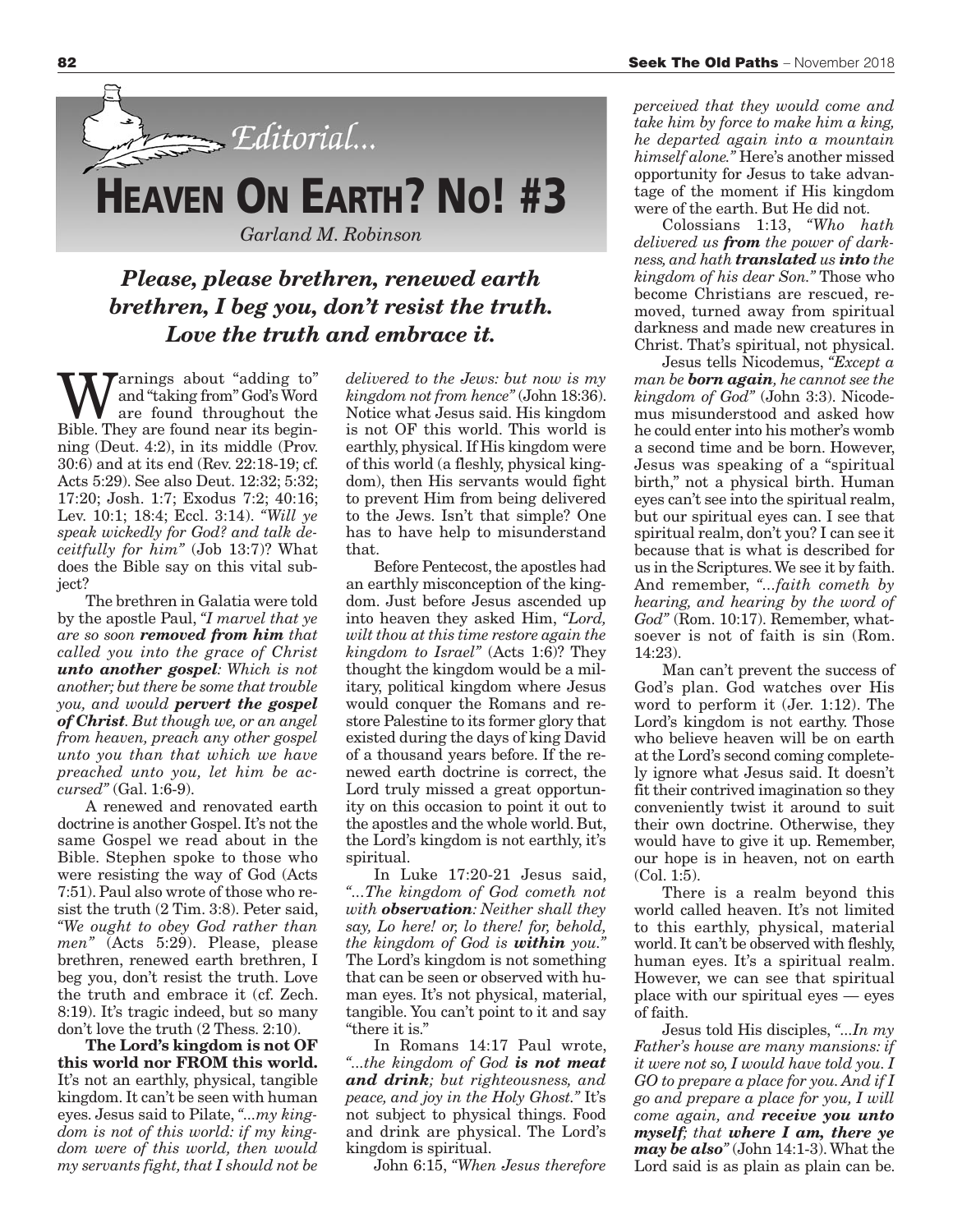If He meant that He would leave this earth for a while and then come back to live with us for eternity on a renewed earth, He sure missed a great opportunity to reveal it.

Jesus said He was going away to his Father's house in heaven (His dwelling place,  $1$  Kings  $8:30.39.43.49$ ). While at His Father's house He would prepare a "place" for His disciples and then He would come back to "receive" them unto Himself.

The Greek word translated "receive" (John 14:3, *paralambano*) is found 49 times in the New Testament and is translated with the words: receive (1), received (13), receiving (1), take (5), taken (5), taketh (8), took (16). The word means to "receive or take to yourself." Notice other verses where the word is used: Paul "received" the Gospel (unto himself) and then presented it to others (1 Cor. 11:23; 15:1,3). Joseph was to "take" the infant Jesus (unto himself) and then go into Egypt to escape the wrath of Herod (Matt. 2:13,20). He "took" him (unto himself) and then went into Egypt (Matt. 2:14). Jesus "took" Peter, James and John (unto Himself) and

#### **That Common Thread…**

*(Continued from page 81)*

judges from Othniel to Samuel. Further developments occurred during the United Kingdom, the Divided Kingdom, the Chaldean Captivity, their return to their homeland subsequent to the 70 years in Captivity and the Inner Testament Period from Malachi to Matthew. During these eventful years we have many of the great Old Testament prophets inclusive of the Major and Minor Prophets. What a task they performed.

Four empires from the 600's B.C. to the A.D. era played a role in coming to the "fulness of time" (Gal. 4:4) and the lengthening of this common thread. Indirectly, Babylon paved the way for the coming of Jewish synagogues used so effectively by Jesus and His apostles. The Medo-Persian Empire contributed a respect for law. The Grecian Empire under Alexander the Great made possible the wide acceptance of the beautiful and very accurate Greek language. All New Testament books were penned in Greek. The Romans made it easy to travel

then went to pray (Matt. 26:37). The soldiers "took" Jesus (unto themselves) and then went into the common hall (Matt. 27:27). The jailor "took" Paul and Silas (unto himself), and then washed their stripes and was baptized (Acts 16:33). All of these verses use the same Greek word.

Jesus went to his Father's dwelling place in heaven to prepare a place for the redeemed and said, *"...I will come again, and receive you unto myself; that where I am, there ye may be also."* Renewed earth advocates completely ignore what the Lord said He would do and have "us receiving Jesus" instead of "Jesus receiving us." If what the Lord said is not clear enough, He even specified where we will be "after" He has received us. It is where He is. Where is He? In heaven. Where did He go to prepare us a place? In heaven. He receives us unto Himself (in heaven), not where we are (on earth). Did the Lord not mean what He said? We shouldn't have any trouble understanding what He said. Why would anyone twist the Lord's words around to make it say the opposite of what it says? It's be-

cause they have a false doctrine to uphold! Sorry renewed earth 'dreamers,' your doctrine falls apart in light of Truth!

The Holy Spirit compliments what Jesus said in John 14. In 1 Thessalonians 4:13-18, the saints will be "caught up" (taken away, carried off) to meet the Lord in the air (away from the earth). "Heaven on earth" doctrine apparently says that after we meet Him in the air, He will bring us back down to live with Him on the earth. Don't hold your breath while trying to find where the Bible says that! Verse 17 says the saints will "ever" (always, ever more) be in the air, in heaven with Him (not on the earth). If Jesus brings us back down to live on the earth, how can we "ever be" with Him in the air? You can't get the idea of living on a renewed earth out of that. The renewed earth doctrine falls down flat!

Let me plead with you again, please, please, come out from this error. Love the truth. Obey the truth and you will be forgiven.

from country to country which the apostles, especially Paul, employed and had a peaceful world for Christ and the beginning of Christianity. Roman persecution against Christians came later. God used all these in mighty fashion.

But now, back to Sacred Scripture. The worthy and wonderful work of John the Baptist, the Christ and His faithful followers kept that common thread in perfect line. Forcefully, Jesus affirmed His fulfillment of the law, the prophets and the Psalms (Luke 24:47). Minus Christ and Christianity, that common thread would have been broken and never put back into operation. The Timeless Trinity (Jehovah, Jesus Christ and the Holy Spirit) NEVER intended for that coming thread of man's redemption and coming UP to heaven for an eternity to be on a dressed-up earth. It was NEVER their plan to renovate this old earth as an eternal residing realm for the redeemed. Redemption and going UP to heavenly habitations constituted that common thread in the Bible.

Among ALL Biblical penmen from Moses to John in the Book of Revelation, there is not the remotest hint

that all babies who died before becoming accountable and the faithful of three dispensations will be rewarded eternally with a renovated earth as home. This earth is not the "home of the soul" about which we have sung so frequently and fondly.

This common thread did not end with Revelation 22:21. It has continued for about 2,000 years among God's faithful saints. It remains firm and in force. It belongs to that everlasting kingdom (church) Jesus established in Acts 2. Peter linked everlasting with that kingdom in 2 Peter 1:11 — *"For so an entrance shall be ministered unto you abundantly into the everlasting kingdom of our Lord and Saviour Jesus Christ."* This thread will stretch to the second advent of Christ, the final judgment, the resurrection, the wicked sent to eternal Gehenna and the righteous taken UP into heaven, not remaining down here. Heaven is ABOVE not below; it is UP not down. A renovated earth has NEVER been part and parcel of this common thread.

Let's look in some detail as to why heaven is ABOVE not below — UP there and not down here. There is ab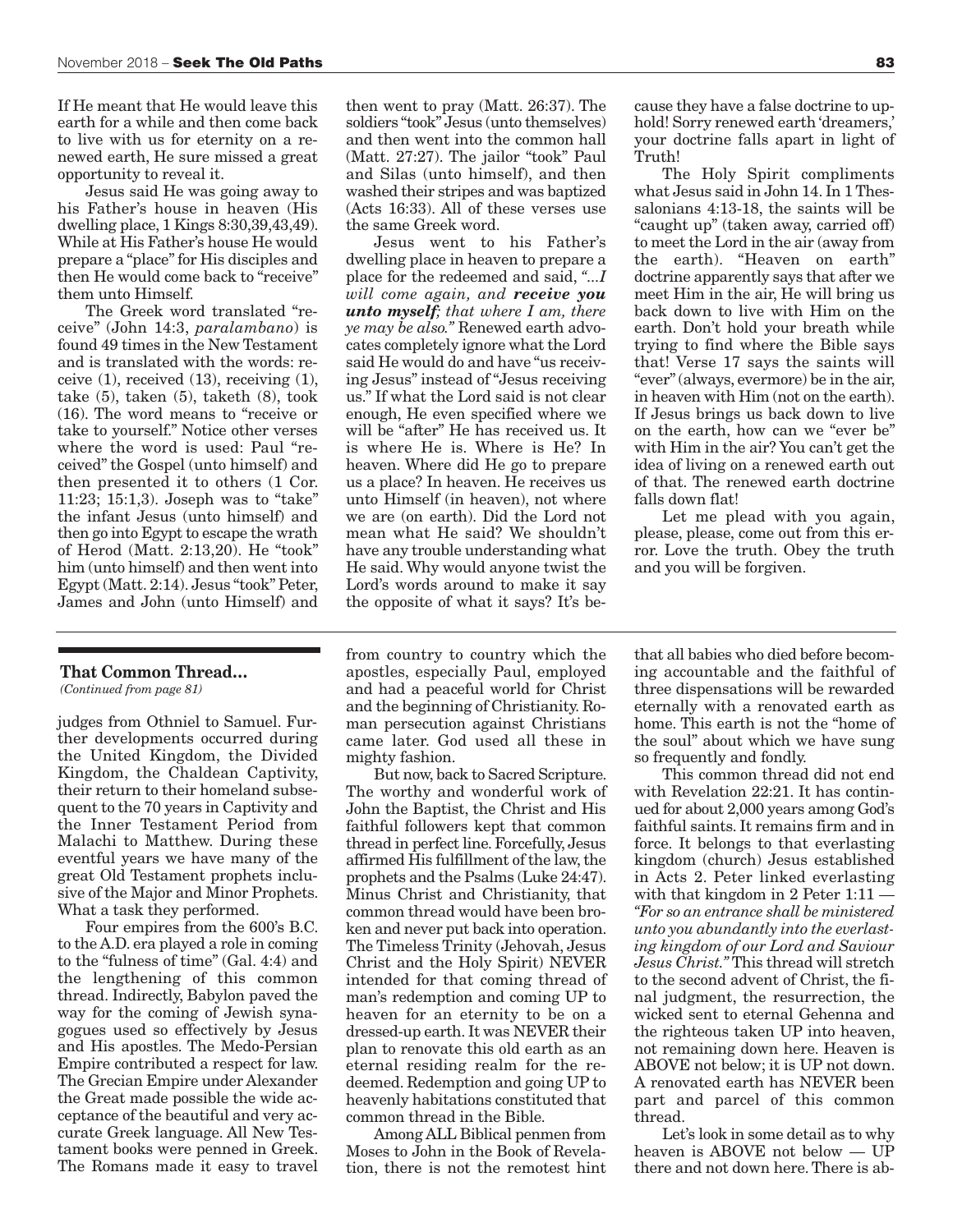solutely no justification for changing the heavenly location. Who gave man the authority for this change? It is amazingly amazing that we have to teach some of our own brethren WHERE heaven will be and WHERE it will not be.

#### **REFUTING TESTIMONY FROM THE INSPIRED PETER**

Peter wrote eight chapters of the 260 comprising the New Testament — five in 1 Peter and three in 2 Peter. His final two chapters are militant and straightforward. He deals with errors extant in his day and with numerous "isms" that abound in modern religious circles. He deals with earth's fiery destruction, the wonders of heaven and where it will be (which is not on earth).

Here is what the Holy Spirit prompted Peter to write in four powerpacked verses, *"But the heavens and the earth, which are now, by the same word are kept in store, reserved unto fire against the day of judgment and perdition of ungodly men. ... But the day of the Lord will come as a thief in the night; in the which the heavens shall pass away with a great noise, and the elements shall melt with fervent heat, the earth also and the works that are therein shall be burned up. Seeing then that all these things shall be dissolved, what manner of persons ought ye to be in all holy conversation and godliness. Looking for and hasting unto the coming of the day of God, wherein the heavens being on fire shall be dissolved, and the elements shall melt with fervent heat"* (2 Peter 3:7,10- 12)? Where is "renovation" in this graphic message? It is not there. Peter knew better than to teach that error. So should we!

The destruction of the heavens needs words of explanation. Men speak of the seven heavens; the Bible speaks of three. In 2 Corinthians 12, Paul was caught up into the third heaven. This implies a first heaven and a second heaven. These (1st & 2nd) are destined for a very fiery destruction. The third heaven is exempt from this destruction. It is the residing realm for the Timeless Trinity. They live ABOVE — not here below! I repeat; they live in the great ABOVE not here below. This is where they shall reside in eternity. Angels, all babies who died before reaching an accountable age and the redeemed will have their reward in the great ABOVE — not here on a renovated or an overhauled earth which will not be here subsequent to Christ's second advent and final judgment.

These two heavens and a worn out earth are RESERVED for a fiery destruction. "Reserved" is not a synonym for "renovation" of a worn out earth.

That same powerful word of God which created heaven and earth in Genesis 1 will one day wrap this earth and the two heavens above us with absolute destruction. Verse 7 is an exceedingly strong refutation for a renovated earth in eternity. How could Peter have been any clearer on these matters than he was?

This inspired apostle is not through with earth's fiery end at the close of verse 7. In verse 10 we have the noisy end of the heavens above; the elements MELTING with great heat and the earth with all its works being BURNED UP. Renovated? A thousand times NO! There is not a single solitary syllable about renovation in any of these four power-packed verses. A great preacher of the past was in company with a very wealthy land owner. The farmer, in bragging fashion, asked his preacher friend what he thought about all he had showed him. The preacher spared no feelings by stating, "It is going to burn up!" And indeed it will without fail. Peter assures us of such certainty. Both Peter and this preacher knew no renovation here.

In verse 11 all these things are going to be DISSOLVED. How can any rational mind see renovation in dissolved?

In verse 12 we are treated to more about the dissolving of the heavens and the melting of the elements. No renovation here, for a surety.

Peter knew better than to write of renovation. In John 13:36 the Lord told him that he (Peter) could not follow Him now but later would follow Him. Where was the Lord going? UP to heaven. Both the Christ and Simon Peter knew the exact location of heaven — UP — not down here on a renovated earth. Peter refuted in 2 Peter 3 the Rapture, the 1,000 year reign of Christ on this earth and Jehovah's Witness doctrine which has 144,000 in heaven and the remainder on this renovated earth. Have some

of our brethren been reading Charles Russell and Judge Rutherford on these matters? Peter knew far more about end times and the great beyond than all uninspired leaders put together. I recommend Peter for an accurate source of undeniable truth. He also refuted some of our current preachers who are not "in the know" relative to heavenly location.

But what about the "new heavens" and the "new earth?" Peter used here a Greek term *kainos.* It refers to something fresh and new — not something old, worn out and destined for destruction. At the final end, this old worn-out earth and the two heavens above us will have served their Godgiven purpose and will be no more, PERIOD. A consuming fire will make them things of the past and not a renewed or renovated earth. Of a certainty, they are not eternal in duration regardless of those who teach otherwise!

We live on earth and derive our living from it plus the two heavens above us. What better way to depict heavenly habitations than describe them as the new earth and the new heavens? Inspired John does the same in Revelation 21:1-2,5.

In speaking of new heavens and a new earth, Peter has the same realm in mind as he stated in 1 Peter 1:4. It reads, *"To an inheritance incorruptible, and undefiled, and that fadeth not away, reserved IN HEAVEN for you"* (Emphasis supplied). Note, IN HEAVEN — not down here on a socalled renovated earth. There will be NO earth to renew or renovate!

The common thread in the Bible is comprehensively striking and beautiful indeed. It includes man's creation, his fall, preparation in the Old Testament for Jesus Christ to come to earth in the fullness of time, live victoriously, become God's Lamb to take away sin, be raised from the dead, ascend back to heaven, establish the church, prepare a place for His people, come the second time, judge all men, consign the wicked to hell and take His people UP INTO HEAVEN — not to a renewed or renovated earth.

There is NO doubt about the direction of heaven. It is UP, NOT DOWN. Everlasting life is ABOVE, not down here BELOW!

> *PO Box 464 Ripley, TN 38063*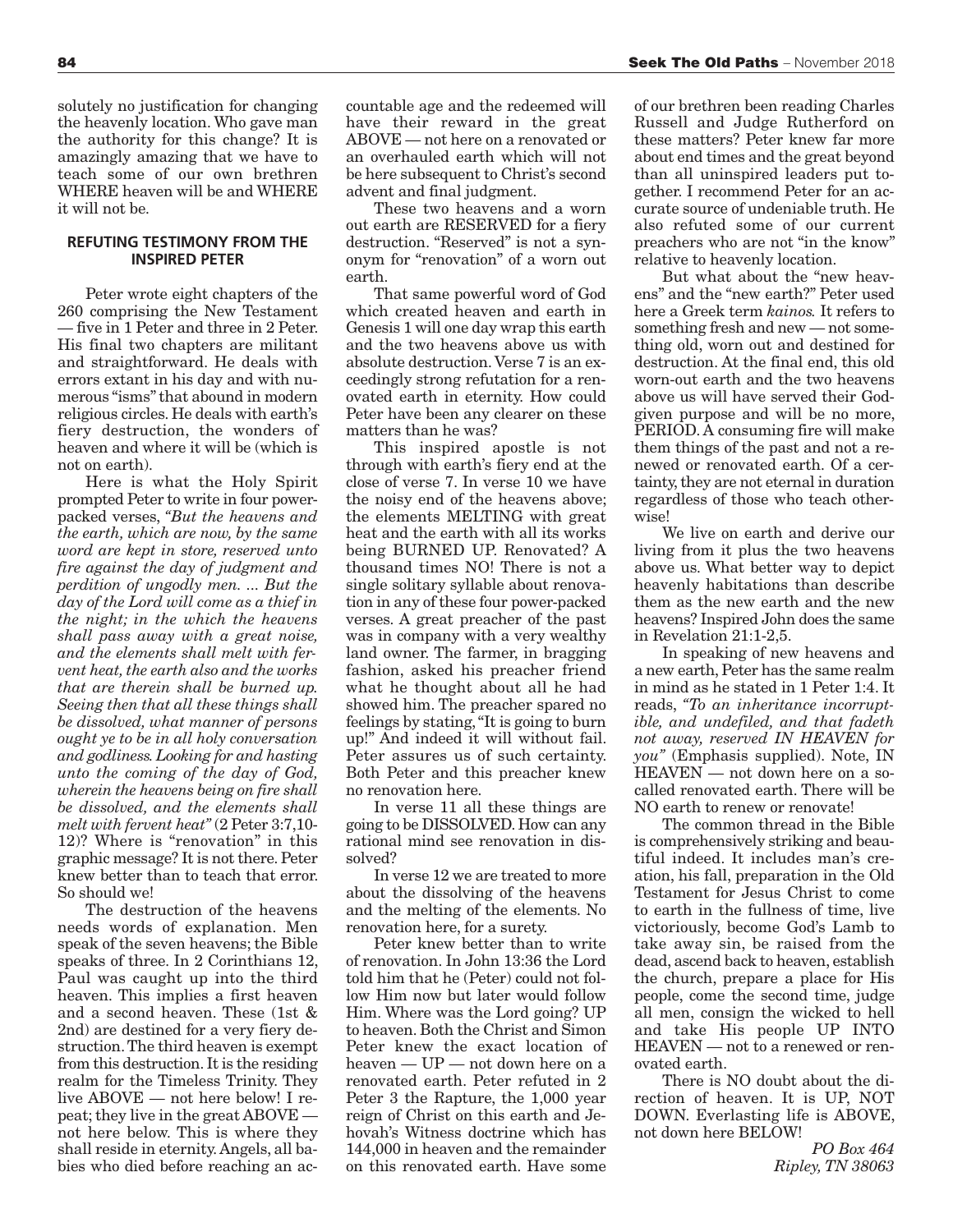### **"THE NEW HEAVENS AND THE NEW EARTH" #3**

*Gary McDade*

The theme of Randy Alcorn's book Heaven is that the earth will not be destroyed at the end of the world but will become the permanent place for not only all the multiplied billions who have inhabited it over the centuries but even for God, the Father, Himself and all the "innumerable company of angels" that are in heaven now. Every being in the universe will inhabit this earth. There will be no beings anywhere else in the universe but the earth. The earth will not be a spiritual place, but it will be as it is right now, a physical place. Unlike the Jehovah's Witnesses' view of an eternal earth, Alcorn and his followers believe heaven as it now exists will be brought down to earth and nothing will exist outside of the earth and its immediate atmosphere. Alcorn stated his theme in blistering terms against those who do not go along with him:

> What lies behind our notion that God is going to destroy the earth and be done with it? I believe it's a weak theology of God. Though we'd never say it this way, we see him as a thwarted inventor whose creation failed. Having realized his mistake, he'll end up trashing most of what he made. His consolation for a failed Earth is that he rescues a few of us from the fire. But this idea is emphatically refuted by Scripture. God has a magnificent plan, and we will *not* surrender Earth to the trash heap (p.90).

In order to be unmistakably clear as to what Alcorn teaches on this, hear him, "He [God, the Father] will actually come to live among us on the New Earth" (p.184). What about Jesus? "He will also physically reside on the earth with us"  $(p.188)$ .

The theme of Randy Alcorn's book on *Heaven* strives for the sensational. Observe, "Heaven, God's dwelling place, will one day be on the New Earth." Further,

> That God would come down to the New Earth to live with us fits perfectly with his original plan. God could have taken Adam and Eve up

to Heaven to visit with him in his world. Instead he came down to walk with them in their world (Genesis 3:8). Jesus says of anyone who would be his disciple, "My Father will love him, and we will come to him and make our home with him" (John 14:23). This picture is of God's ultimate plan — not to take us up to live in a realm made for him, but to come down and live with us *in the realm he made for us.*

...The Incarnation is about God inhabiting space and time as a human being — the new heaven and New Earth are about God making space and time his *eternal* home. As Jesus is God incarnate, so the New Earth will be Heaven incarnate (pp. 45-46).

Since the book called *Heaven* by Randy Alcorn is being recommended, preached, and followed by some members of the churches of Christ, a quick look at the author will give the background for the erroneous teachings it contains. Randy Alcorn is a denominational preacher who teaches at two schools in Oregon. Each of them have doctrinal statements on their websites their students and faculty are to uphold (See: www.multnomah.edu/about/doctrinal-statement/ and www.westernseminary.edu/academics/what-we-believe). Salvation by faith only, baptism is not necessary for salvation, the direct operation of the Holy Spirit, the eternal security of the believer ("once saved, always saved), and premillennialism are some of the articles of faith. Each of these positions is also taught in Alcorn's book on *Heaven* (e.g., pp.34-36, 47-48, 97, 134, 145). When a book like this is being recommended by a preacher and an eldership in a local congregation, serious and spiritually destructive consequences go with that, and it is not enough to say, "Take the meat off the bones" because there is no meat on the "bones" of this book, it all needs to be thrown out!

As a premillennialist, Randy Alcorn was already hardened by materialism when he wrote his book. The espousal of premillennialism puts its adherents in the same problematic position today

as that of the Jews in the time of Jesus' personal ministry who rejected the spiritual kingdom of Christ (John 18:36) and crucified Him and looked for a material, physical kingdom such as that in the days of King Solomon. All premillennialists believe God failed in His promise to give all the land to Abraham and is obligated to restore all the Jews back to Palestine in order to finally fulfill that promise made in Genesis 13:15. Every premillennialist from C. I. Scofield and later on Hal Lindsey down to John Hagee and Tim LaHaye more recently, has closed his eyes and heart to Joshua 21:43 which says, "And the Lord gave unto Israel *all the land* which he sware to give unto their fathers; and they possessed it, and dwelt therein" (emphasis added). When confronted with this Bible teaching, premillennialists reply that while God did give Israel most of the land, He did not give them the entirety of the promised area, yet the Bible text affirms that "the Lord gave unto Israel *all the land!"* Further, attempting to rebut that truth, premillennialists argue that there are certain aspects of what God promised Abraham that were never fulfilled, so, therefore, God remains obligated to the Jews to return them to Palestine. Yet, two verses later Joshua put it in unmistakable, irrefutable terms when he declared, "There failed not ought of any good thing which the Lord had spoken unto the house of Israel; *all came to pass*" (emphasis added). And, Joshua is not only emphasizing the point with what he wrote in this chapter, for in chapter 23 he again underscores the subject, "And, behold, this day I am going the way of all the earth: and ye know in all your hearts and in all your souls, that *not one thing hath failed* of all the good things which the Lord your God spake concerning you; *all are come to pass unto you, and not one thing hath failed thereof*" (v.14, emphasis added).

It is one thing for denominational people who have agreed to the premillennial position in their creedal statements and heard it preached all their lives to promote it, but when a member of the church of Christ accepts the materialism of premillennialism, he or she cannot do so without rejecting the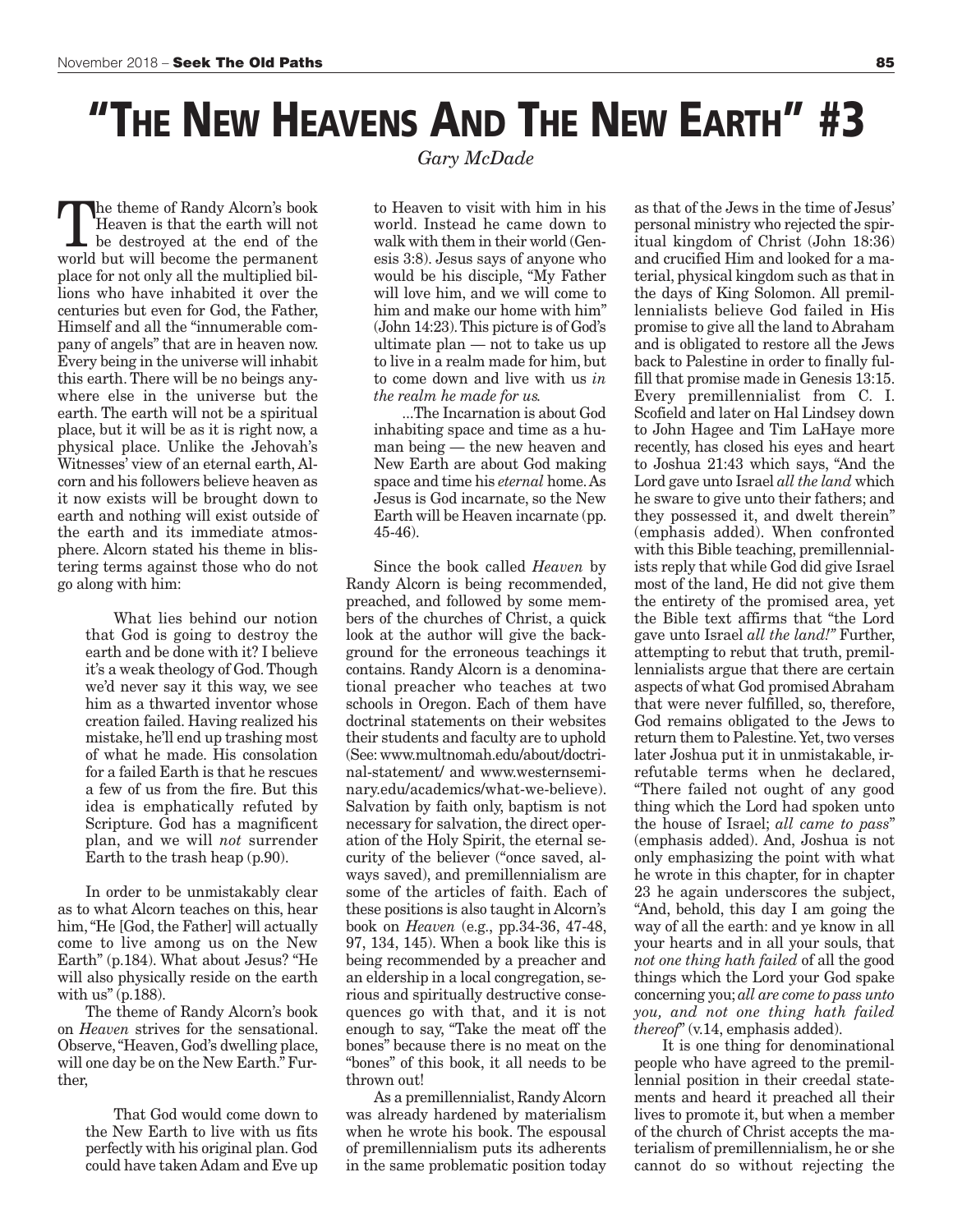preaching and teaching of the Bible, long cherished by those faithful to God's Word on the subject of the church being the spiritual kingdom of Christ (Matt. 16:18-19).

When a preacher gets in the pulpit of the church of Christ and promotes a denominational preacher's book as a "first and foremost" source on a subject, his beliefs on other subjects in the source is drawn into question. Will those who are members of the church of Christ promoting Randy Alcorn's book on *Heaven* take issue with the author on his clearly stated and abundantly articulated belief of salvation by faith only, baptism is not necessary for salvation, the direct operation of the Holy Spirit, the eternal security of the believer ("once saved, always saved), and premillennialism? If the reply is, "Well, of course, he does not believe those things." How can we know he doesn't? We thought he believed Bible teaching on the Day of Judgment and the end of the world and he has said he no longer believes that. It is appropriate to ask him what he believes on other subjects in his reference source that he places "first and foremost." We know premillennialism, or vital elements of it, are now accepted because we are hearing that Jesus Christ is going to return to reign here on the earth.

When the elders of the 600 member Brownsville Road Church of Christ in Memphis, Tennessee stood in their pulpit and hoisted Rick Warren's book *The Purpose Driven Church* before the congregation in 1995 and declared they were going to use this book as a model whereby we will have "growth without

compromising your message and mission," no one could foresee that in five years they would close their doors not relocate, not merge with another congregation, but close up! Gone! They had blinders on to look past the 40 denominational preachers that recommended the book in its flyleaf. The words of the prophet Hosea are the truth, *"My people are destroyed for lack of knowledge: because thou hast rejected knowledge, I will also reject thee, that thou shalt be no priest to me: seeing thou hast forgotten the law of thy God, I will also forget thy children"* (Hosea 4:6).

It is hard to fathom an eldership not taking note of what can, and has happened, when partnering with the denominations.

> *3210 Parker Lane Chattanooga, TN 37419*

In 1833, Alexander Campbell pub-<br>lished an "Extra" number of the *Mill-*<br>*lennial Harbinger* devoted to the sub-<br>jost of "Bogonoration". He included part n 1833, Alexander Campbell published an "Extra" number of the *Mil*ject of "Regeneration." He included part of this Extra in *The Christian System,* but it was reprinted in full in Volume 1 of *The Millennial Harbinger Abridged* (MHA vol 1). It is the latter that I will be referencing in this article. This is where Alexander Campbell argued that the *"bath of regeneration"* of Titus 3:5 was baptism for the remission of sins. His critics charged him with teaching "baptismal regeneration," but he clearly affirmed that Paul called baptism, *"the bath of regeneration,"* because baptism was the completion of the spiritual regeneration process, and not the entire process itself.

This is the publication where Alexander Campbell, writing under the heading of "The Regeneration of the Heavens and the Earth," said the following: "The Bible begins with the generations of the heavens and the earth, but the Christian revelation ends with the regeneration or new creation of the heavens and the earth. This is the ancient promise of God, confirmed to us by the Christian Apostles. The present elements are to be changed by fire. The old or antediluvian earth was purified by water; but the present earth is reserved for fire, with all the works of man that

### **THE REGENERATION** *Bill Boyd*

are upon it. It shall be converted into a lake of liquid fire. But the dead in Christ will have been regenerated in body before the old earth is regenerated by fire. The bodies of the saints will be homogeneous with the new earth and heavens as their present bodies are with the present heavens and earth. God re-creates, regenerates, but annihilates nothing; and therefore the present earth is not to be annihilated." (MHA vol 1, p.483). He goes on to describe this new earth by quoting almost in full Revelation 21:1-22:5.

Extracting this quotation as a proof text of Campbell's eschatology may cause some to conclude that Campbell did not think we were going to heaven, but this is not all Campbell wrote on this topic. Earlier in this same "Extra," Campbell wrote that Jesus, "ascended to the skies to prepare mansions for his disciples" (MHA vol 1, p.443). "But this pouring out of the influences, this renewing of the Holy Spirit is as necessary as the bath of regeneration to the salvation of the soul, and to the enjoyment of the hope of heaven, of which the Apostle speaks" (MHA vol 1, p.460). "Faith in this wonderful operation of God — hope for the riches of the glory of the inheritance of the saints in light, are the most powerful principles of action which God has ever planted in the human breast.

This is the transcendent hope of the Christian calling, which imparted such heroic courage to all the saints of eternal renown. This better resurrection, in prospect, has produced heroes, which make cowards of all the boasted chiefs of worldly glory. As the magnet needle ever points to the pole, so the mind influenced by this hope ever rises to the skies, and terminates on the fullness of joy and the pleasures forevermore, in the presence of and at the right hand of God" (MHA vol 1, p.462). "Most saints in this generation, appear more zealous that their children should shine on earth, than in heaven — and that they may be rich here, at the hazard of eternal bankruptcy" (MHA vol 1, p.468). "Every Christian family ought to be a nursery for God. Their offspring should be trained for the skies" (MHA vol 1, p.469). "If our affections are not placed on things above, we are unfit for the kingdom of glory" (MHA vol 1, p.471). On page 486, still in this very "Extra," he rhetorically set "the joys of heaven" against "the terrors of hell."

What are we to make of all this? When I read this many years ago I had an easy answer, "I am not a Campbellite." However, as I read Campbell through the years, I saw that his boldness and clarity sometimes belied his internal mental struggles. He was not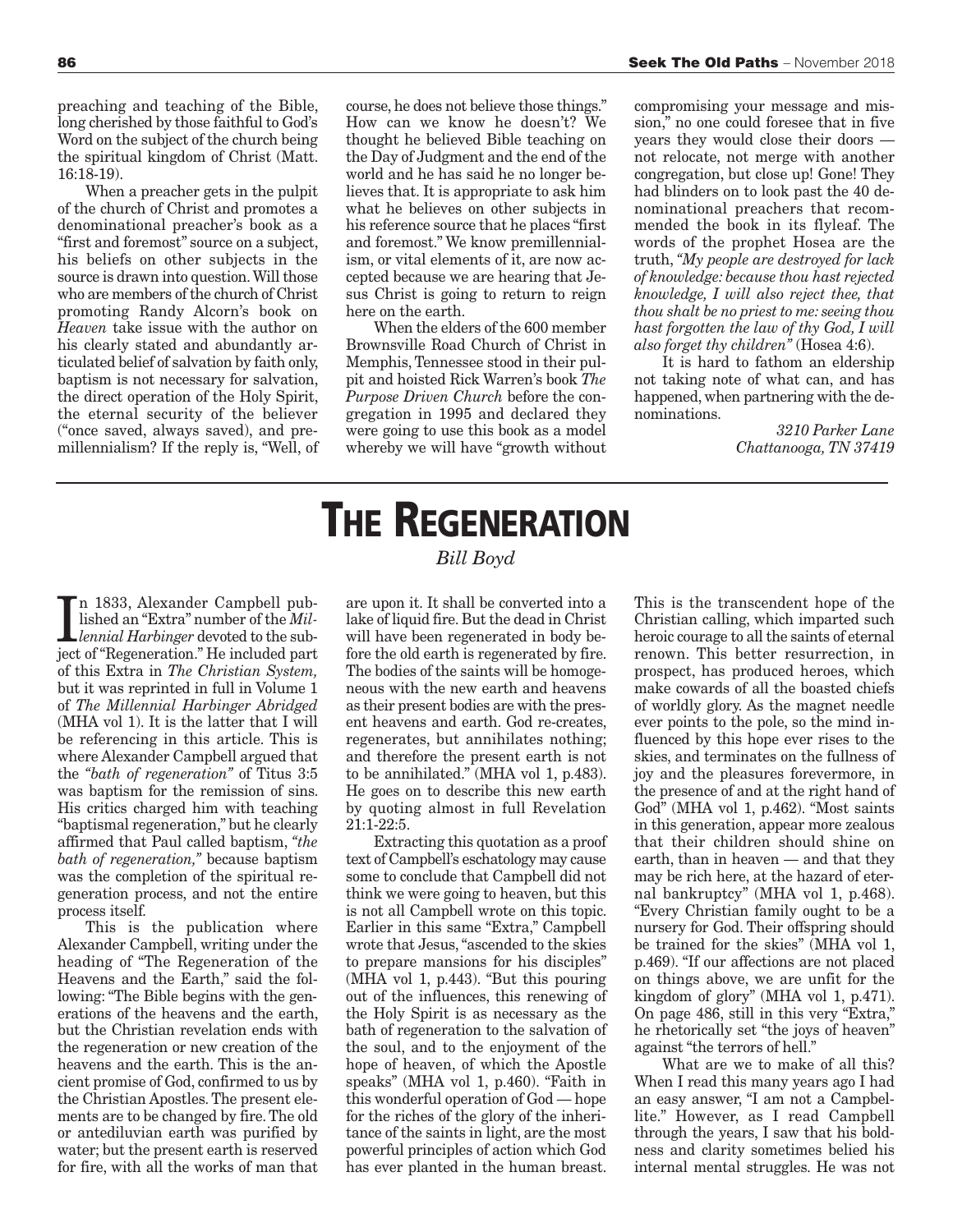always consistent, and at times, he admitted as much. He could hold seemingly conflicting ideas in his mind without bringing them to a full reconciliation, and he enjoyed challenging common thought to generate debate. Others have documented the progression, and even vacillation, of Campbell's convictions concerning unity, fellowship, baptism, and cooperation. It is often best to read Campbell as one "thinking out loud." Campbell was heir to the thoughts of English theologians who had not fully reconciled their own ideas about a renewed earth and eternity in heaven, and it appears that Campbell had not fully reconciled these ideas either.

One of Campbell's struggles was with Matthew 19:28-29, where Jesus said to Peter and his apostles, *"Verily I say unto you, That ye which have followed me, in the regeneration when the Son of man shall sit in the throne of his glory, ye also shall sit upon twelve thrones, judging the twelve tribes of Israel."* Campbell was a post-millennialist, that is, he thought there would be a golden age of the church on the earth preceding the second coming of Christ, hence the name of his publication, *The Millennial Harbinger.* In this Extra he had not settled on the meaning of *"the regeneration"* as Jesus used the term. He considered that this "regeneration of things" may be the "commencement of the Millennium," or it could be "the general resurrection" at the second coming, but he also allowed that it could be "the formation of a new church on the day of Pentecost," which he later called "the commencement of the Christian era" (MHA vol 1, pgs.455,539). Perhaps, if he had not been so enamored with his own

millennial views, he could have seen the passage clear.

Jesus said that *"the regeneration"* would be *"when the Son of man shall sit upon the throne of his glory."* Jesus is on the throne of his glory now (Matt. 28:18; Acts 2:29-36; Eph. 1:20-23). That means the time of *"the regeneration"* is now. Campbell was right to call it, "the formation of a new church on the day of Pentecost," and "the commencement of the Christian era" (MHA vol 1, pgs.455,539).

Jesus also said that the apostles would, *"sit upon twelve thrones, judging the twelve tribes of Israel."* The throne is a symbol of authority, as were the keys in Matthew 16:19. They were not literal keys, and they were not to literally sit on literal thrones. The word given by the Spirit through the apostles is the authority for the church. When Jesus said they would be *"judging the twelve tribes,"* he may have been speaking metaphorically of the church as God's people. The judge does not make the law; he reveals it and applies it. Much of the writings of the apostles is showing the church how to apply the law of Christ. If *"the twelve tribes"* is a reference to the children of the Old Covenant, then the apostles, as judges, would be showing the Jews how to correctly apply the teachings of the Old Covenant as a *"schoolmaster"* (Gal. 3:25) to the New. That is what they had authority to do.

The word translated *"regeneration"* in Matthew 19:28 is used but one other time in the Bible, and that in Titus 3:5, where Paul writes, *"But after that the kindness and love of God our Saviour toward man appeared, Not by works of righteousness which we have done, but*

*according to his mercy he saved us, by the washing of regeneration, and renewing of the Holy Ghost; Which he shed on us abundantly through Jesus Christ our Saviour; That being justified by his grace, we should be made heirs according to the hope of eternal life"* (Titus 3:4-7). This is the time of mercy, grace, justification, salvation, and hope, and this is the time of *"the washing of regeneration,"* therefore this is the time of the *"regeneration"* (Matt. 19:28).

In the context of the regeneration of Titus 3:5 Paul also wrote of *"the hope of eternal life."* Eternal life is also in the context of the regeneration of Matthew 19:28. A rich young man came to Jesus asking him what good thing he should do to have *"eternal life"* (Matt. 19:16). Jesus told him to sell what he had, give it to the poor, and he would have *"treasure in heaven"* (Matt. 19:20). The man already had treasure on earth (Matt. 19:21). His earthly treasure did not satisfy his soul, and a renewed earthly treasure would not have satisfied him either. His *"treasure in heaven"* included the *"eternal life"* that he sought. This eternal life would be *"in heaven."* Jesus did not promise the young man eternal life on an eternal earth. After telling the rich young man eternal life was *"in heaven,"* Jesus did not then tell his apostles that they would sit on material thrones of an eternal earth.

Campbell was good at taking a fresh look at Scripture and challenging common thoughts, but Jesus was better, and unlike Alexander Campbell, Jesus was always consistent.

> *wmhboyd@aol.com 647 Finger Bluff Road Morrison, TN 37357*

## **DANGERS OF MODERN TRANSLATIONS #5 NEW KING JAMES VERSION**

The NKJV is widely used among<br>churches of Christ. I know some<br>younger preachers who have<br>done all their momeny work from this churches of Christ. I know some younger preachers who have done all their memory work from this modern translation. Let me say at the outset in this article that the NKJV is certainly not dangerous in the sense that the NIV is dangerous. Another preliminary matter is the fact that

#### *Randy Kea*

not all editions of the NKJV are the same. They differ from year to year and from country to country. So not all editions through the years will have the same issues that we will emphasize in this article.

One of the first passages I check when reviewing a translation is the Marriage-Divorce-Remarriage passages

(Matt. 5:32; 19:9, etc.). Unfortunately, the NKJV joins other pseudo-translations in not translating the 'one' and 'only one' reason for divorce and remarriage, i.e. "fornication." It uses the broad phrase "sexual immorality." This is too inclusive and would allow for multiple reasons for divorce and remarriage. For example: Ephesians 4:19 and Jude 4